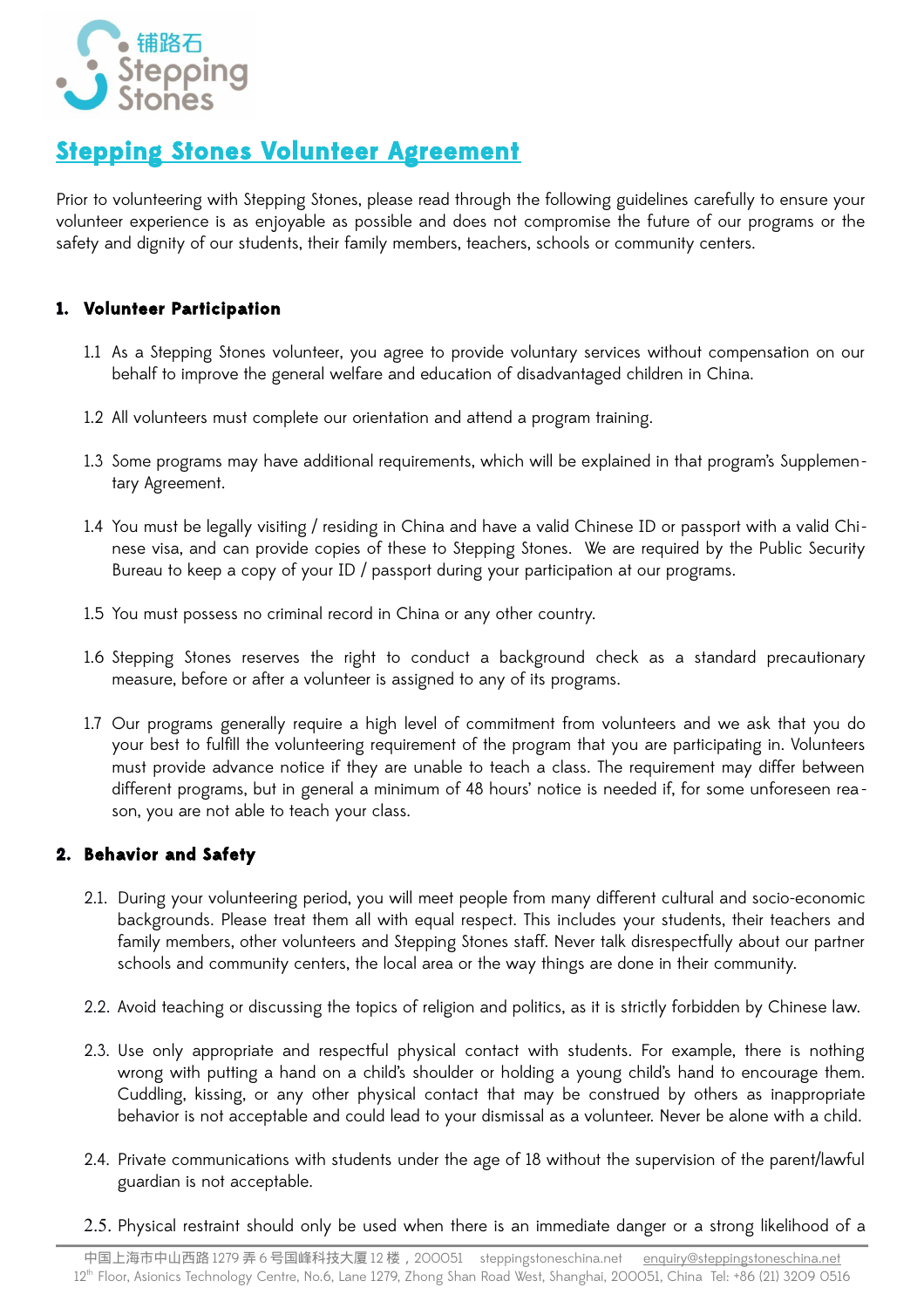

child injuring him/herself or others or seriously damaging property. It should be performed with another staff member or volunteer present, in a non-intrusive manner with only sufficient force to prevent the child from damaging self or others. Under no circumstance should corporal punishment ever be usedand no other type of violence, threat, intimidation, or harassment will be tolerated towards anyone in Stepping Stones' programs.

- 2.6. It is never acceptable for students to hit, kick, bite or punch others. A local staff member should be sent for immediately in any emergency or dangerous situation.
- 2.7. Never teach under the influence of alcohol or illegal substances, regardless of volume consumed.
- 2.8. Do not go to a program site if you have a contagious illness.
- 2.9. Never leave the students unattended during your class time. If you need to leave the classroom, ensure that there is another adult to cover for you during your absence.
- 2.10.To ensure the safety of the students, sports and physical activity should be avoided.
- 2.11. Please familiarize yourself with the school's emergency procedures before teaching and take advice from local staff on issues relating to discipline and security.
- 2.12.If you receive private requests from parents, local teachers, etc. to perform additional services to our beneficiaries outside of Stepping Stones programs' scope, you are not required to accept. You are encouraged to do only what you are comfortable with and inform us if you have any concerns. Stepping Stones is not responsible for additional services that are privately arranged between volunteers and beneficiaries.
- 2.13.If you notice or suspect inappropriate behavior by other volunteers, staff members or staff at the volunteering site, we strongly encourage you to voice your concerns to Stepping Stones staff or Executive Director (director@steppingstones.china.net). All such issues will be handled with appropriate confidentiality. Please also keep Stepping Stones staff informed of any other incidences or issues relating to safety and security at your volunteering site.
- 2.14. Avoid giving gifts to students. Encouragement can be provided in your classes via stickers, stamps, high-fives, verbal praise, etc.
- 2.15. Volunteers are not expected to dress formally, but they are expected to dress conservatively and maintain a smart appearance. Please wear appropriate clothing for teaching, something that comes to your knee, covers your shoulders, does not show too much skin and is not low-cut. This will help you maintain respect from the students.
- 2.16. Stepping Stones is not liable for any injuries caused by accidents / incidents at or travelling to and from program sites. Stepping Stones may purchase insurance coverage for selected sites; however this is not comprehensive coverage. Volunteers are expected to have their own health and accident insurance and take full responsibility of their own personal safety, health and security.

# **3. Copyright & Confidentiality**

3.1. As a volunteer, you may be privy to information about students, parents, schools, community centers and other volunteers. This information is confidential and cannot to be used for personal or professional